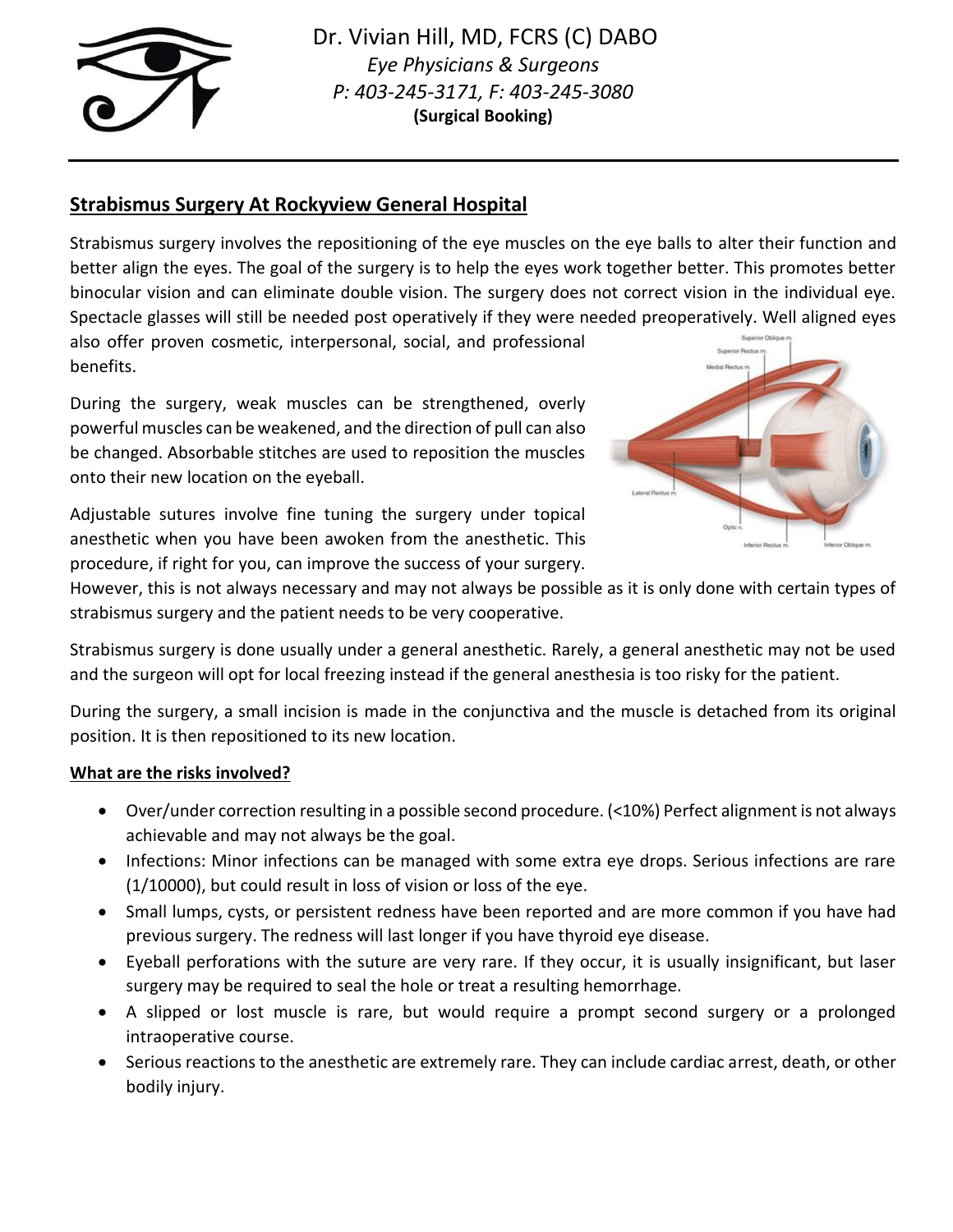Your surgeon uses pre-operative measurements (orthoptics) to help calculate the amount of repositioning required and even which eye(s) should be operated on for the best possible results.

## **All preoperative appointments must be attended to avoid the possibility of the surgery being cancelled.**

You will be having your surgery at:

**Rockyview General Hospital Highwood Building 7007 – 14th Street SW Calgary, AB, T2V 1P9**

The day before your surgery, please call the hospital at **(403)943-3715** between 2:30pm and 5:30pm to find out your admission time. If you reach voicemail, please leave your name and phone number. A nurse will call you back. If your surgery is on Monday or a Tuesday following a holiday weekend, please call the previous working day.

If you need to cancel or postpone your surgery, please contact surgical booking as soon as possible at (403)245-3171. This must be done at least one week prior to surgery or a \$500 rebooking fee will apply. Exceptions will be made for emergency situations.

On the day of surgery, please go to Admitting on the main floor, south entrance (main doors) at the time given. There are restrictions on what you can eat or drink before surgery. It is important that you follow these instructions. If you do not stop eating and drinking as instructed, your surgery may be postponed.

Please note that a responsible adult must accompany you home, either by driving you or going with you in a taxi. You may not drive yourself home.

You should arrange for a responsible adult to stay with you for the first 24 hours after your surgery.

The following instructions apply to all patients receiving local, regional, or general anesthetic.

#### **Diet:**

- Do not have any solid food, milk, milk products or unstrained juices (e.g. orange juice) after midnight. This includes gum and candy.
- You may have either clear fluids up to 4 hours before surgery (water, apple juice, pop, black tea, or coffee) or nothing by mouth after midnight.

## **Medications:**

- If you take aspirin or prescription anticoagulants (blood thinners), speak with your surgeon 2 weeks before your surgery or follow the directions of the consulting doctor in the Pre-Admission Clinic.
- Take regular medications (other than diabetic medications) with a sip of water unless otherwise directed.
- If you take insulin or diabetic pills, your surgeon or doctor in the Pre-Admission Clinic will tell you whether or not to take it the day of surgery. it is important to bring your medications with you to the hospital.

## **Skin Preparation:**

- Please bathe or shower and shampoo your hair the evening before or morning of your admission to hospital. You will be told if you need to do any special skin preparation.
- You will need to remove all make-up before surgery. If you wear make-up to the hospital, please bring a cleanser to remove it. You do not need to remove nail polish.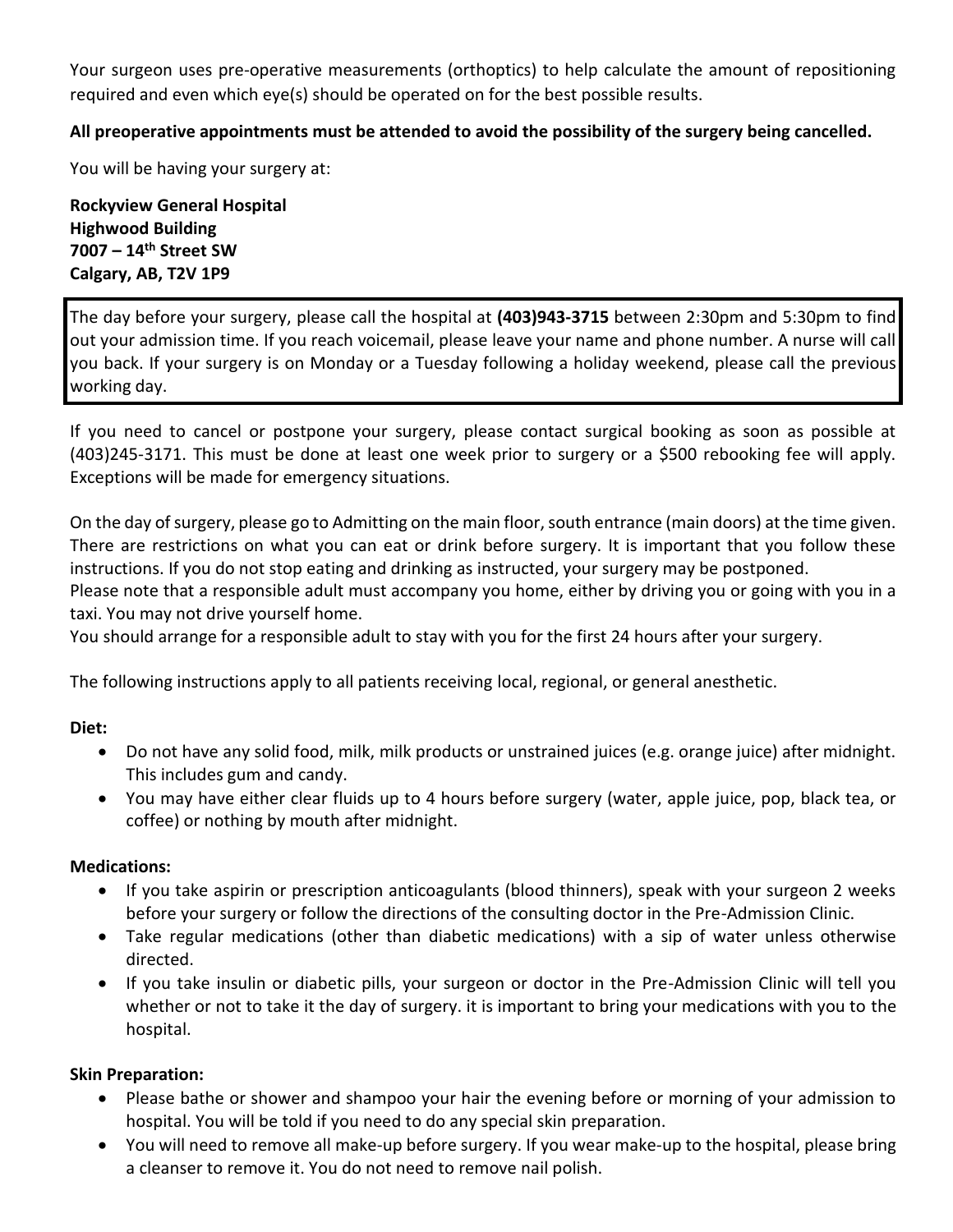• You must remove eyeglasses, contact lenses, wigs, false eyelashes and jewelry before surgery. You may also be asked to remove your denture(s) or partial plates(s). Please bring appropriate containers for these articles.

# **General Instructions:**

- If you need Home Care after surgery, please tell your doctor or nurse.
- Limit smoking for 24 hours. You may wear a nicotine patch to the hospital. Bring an extra patch for after surgery. Do not chew or bring nicotine gum.
- Do not drink alcohol for 24 hours.
- If you have a fever, cold, flu symptoms or infection, call your surgeon or family doctor.

# **What to Bring to the Hospital:**

- Alberta Health Care card and Blue Cross or other insurance card.
- Proof of medical coverage (out of province patients only)
- All your medications in the original containers. This includes inhalers, aspirin, vitamins, over the counter and herbal medicines.
- Personal care items:
	- Hearing aids and eyeglasses
	- Walking aids (cane, walker, crutches)
	- Braces, splints, slings
	- Comfortable clothing
- Any items requested by your surgeon
- A book or magazine to help pass the time. After your admission and before your surgery there will be a waiting period.

# **What Not To Bring:**

- Anything of value (jewelry, credit cards)
- More than \$20 cash
- Cellular telephones
- Electrical appliances
- Computers

*The hospital is not responsible for any lost items.*

## **Interpreter services:**

Please call (403)943-0202 to arrange for a certified health care interpreter at no cost. You may bring a family member or friend who speaks the same language as you; however, with health situations, it is important that a certified health care interpreter be used to interpret.

If you are under the age of 18, you must bring a parent or legal guardian. Legal guardians must bring proof of guardianship.

# **Arrival At The Hospital:**

- You must arrive at the hospital no later than the time you are given by the Day Surgery nurse. If you are going to be late please call (403)943-3715.
- Limit the people staying with you to one.
- Do not bring children to stay as there is no one to care for them.